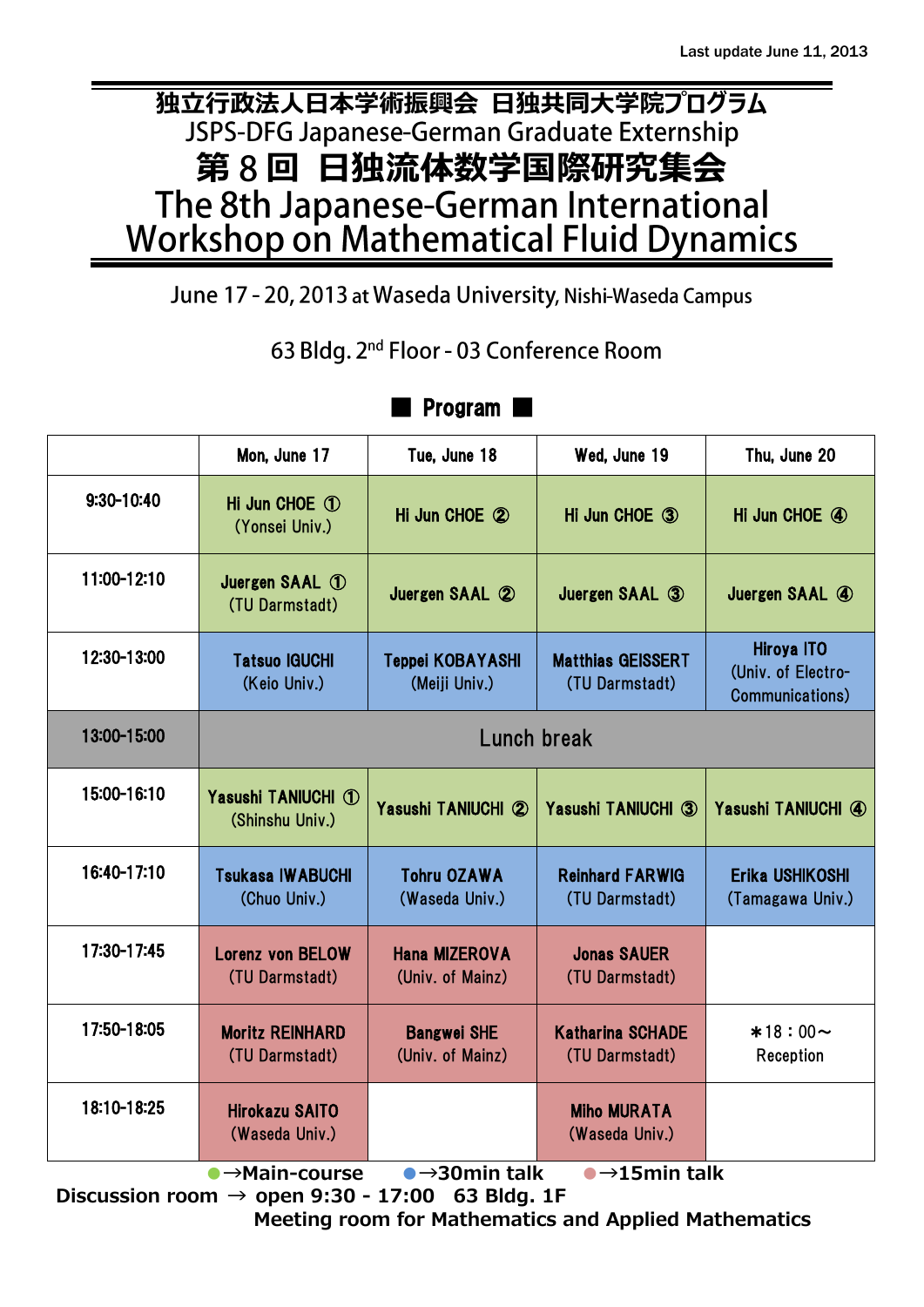### Main-Course

# **Hi Jun CHOE**

Yonsei University, Seoul

Title:

### **Regularity question of the incompressible Navier-Stokes equations**

Abstract:

We are interested in the regularity questions of the Navier-Stokes equations. First we study the existence of Leray-Hopf solutions and the suitable weak solutions. We introduce Galerkin method and related compactness in solution spaces for Leray-Hopf solution, and approximation of nonlinearity and its convergence in Lesgues-Sobolev spaces and their embeddings.

For the regularity method, we first look over history including minimal surface, harmonic map, elliptic and parabolic systems and analyzed the main steps. Then, we move to partial regularity of the Navier-Stokes equations and introduce iteration scheme to get one dimensional Hausdorff measure. To improve Hausdorff measure by logarithmic factor, we follow higher integrability technique of reverse Holder for Ap weight.

Finally, we consider various known sresults including self similarity, scaling and vorticity direction. In particular, Serrin class, Constantin-Fefferman's vorticity direction and axis symmetric flow will be discussed.

### Date:

| (1) Monday, June 17 9:30-10:40   | (2) Tuesday, June 18 9:30-10:40  |
|----------------------------------|----------------------------------|
| 3) Wednesday, June 19 9:30-10:40 | (4) Thursday, June 20 9:30-10:40 |

# **Juergen SAAL**

Technical University of Darmstadt, Darmstadt

Title:

### **Some Progress on Fluid Dynamics in Singular Domains**

### Abstract:

Objective of this mini course is to present recent progress on models arising in fluid dynamics in non-smooth domains. Fluid flow in singular domains has quite some significance in applications. For instance, models of cyclones, such as hurricanes or tornados, are considered in a cylinder which is, by the presence of edges, a so-called weakly singular domain. Another important application are wetting and de-wetting phenomena. Here in general three-phase dynamic contact lines (gas/fluid/solid, fluid/fluid/solid, etc.) appear, which at the end lead to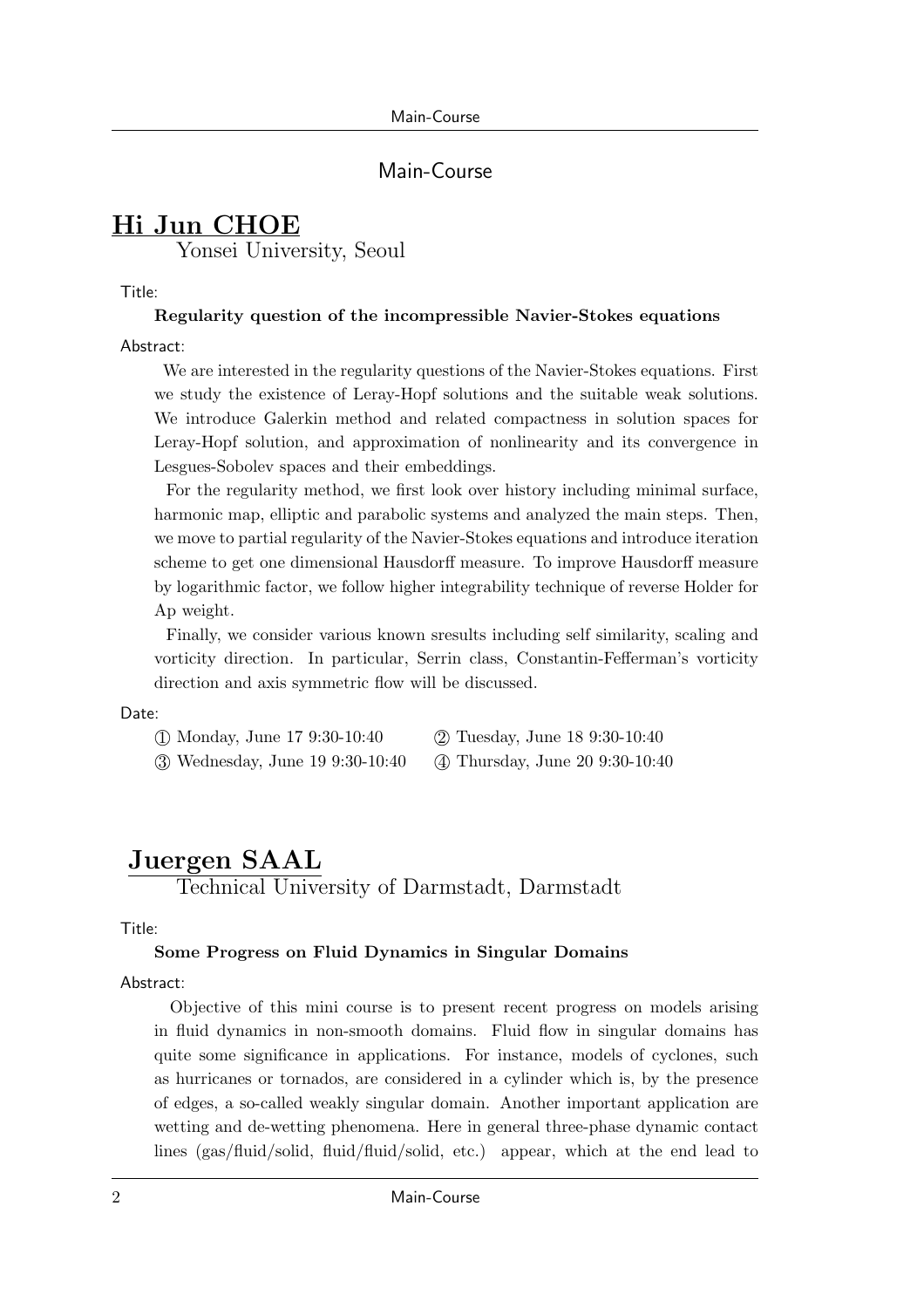systems of equations on domains having at most a Lipschitz boundary. In spite of their significance there exist still fundamental open problems concerning both, modeling and rigorous mathematical treatment. The aim of the course is not to give a full solution to all these interesting but also very difficult problems, but to introduce concepts which might lead to a better understanding of the difficulties and to present some new results for somewhat less intricate related fluid models.

Within the course we will - as far as possible on an elementary level - introduce and develop methods and techniques suitable for this purpose and different from classical methods merely working for smooth regions. In this context we will discuss, e.g., the (non-commuting) operator sum method and off-diagonal estimates. Based on these concepts we derive  $L^p$  maximal regularity for the linerized Stokes system subject to partial slip type boundary conditions. We will prove this basic result in optimal regularity classes for the case of cylindrical domains, wedges, and general (graph) Lipschitz domains. A basic ingredient here also is the fact that for perfect slip boundary conditions the Stokes equations reduce to a standard parabolic system. The results then extend to a more general class of partial slip boundary conditions by employing perturbation arguments to the corresponding reduced Stokes system.

Then we will demonstrate how the maximal regularity applies in order to prove well-posedness and stability of related non-linear Navier-Stokes type systems. In particular, we will obtain this type results for some of the models important for the applications mentioned above.

#### Date:

- *⃝*1 Monday, June 17 11:00-12:10 *⃝*2 Tuesday, June 18 11:00-12:10
	-
- 
- *⃝*3 Wednesday, June 19 11:00-12:10 *⃝*4 Thursday, June 20 11:00-12:10

# **Yasushi TANIUCHI**

Shinshu University, Matsumoto

#### Title:

### **Uniqueness of mild solutions to the Navier-Stokes equations in unbounded domains**

#### Abstract:

We discuss uniqueness of mild solutions bounded on the whole time axis to the Navier-Stokes equations in 3-dimensional unbounded domains. For example, we consider time-periodic and almost periodic-in-time solutions. Thus far, uniqueness of almost periodic-in-time solutions to the Navier-Stokes equations in unbounded domains, roughly speaking, is known only for a small almost periodicin-time solution in  $BC(R; L^3_w)$  within the class of solutions which have sufficiently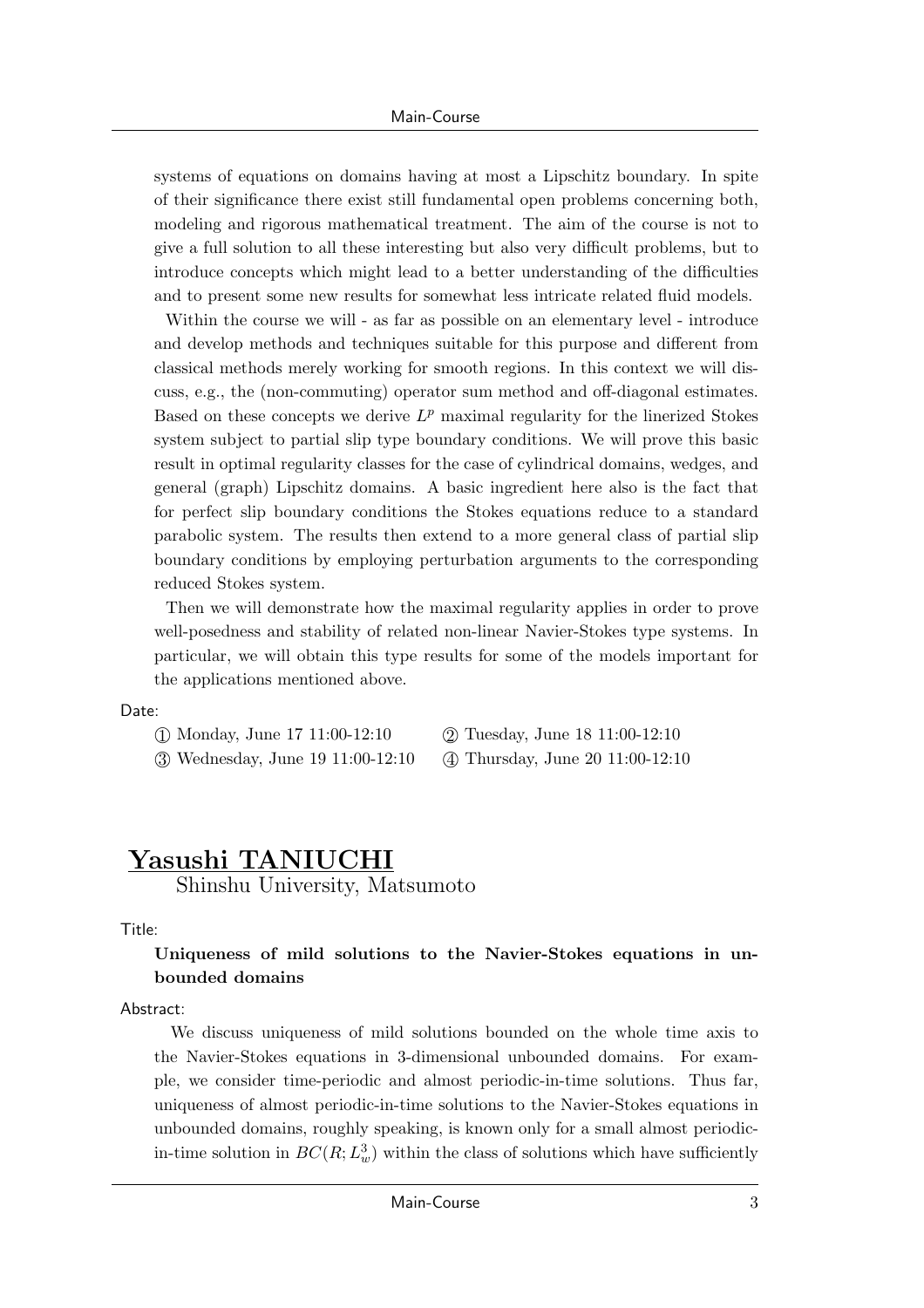small  $L^\infty(L^3_w)$ -norm. We show that a small almost periodic-in-time solution in  $BC(R; L^3_w \cap L^{6,2})$  is unique within the class of all almost periodic-in-time solutions in  $BC(R; L^3_w \cap L^{6,2})$ . Here  $L^{p,q}$  denotes the Lorentz space. We also consider uniqueness of mild solutions *u* with precompact range  $\{u(t); t \in \mathbb{R}\}\$ in  $L^3_w$ .

The proof of our uniqueness theorems are based on the method of dual equations.

#### Date:

- *⃝*1 Monday, June 17 15:00-16:10 *⃝*2 Tuesday, June 18 15:00-16:10
	-
- *⃝*3 Wednesday, June 19 15:00-16:10 *⃝*4 Thursday, June 20 15:00-16:10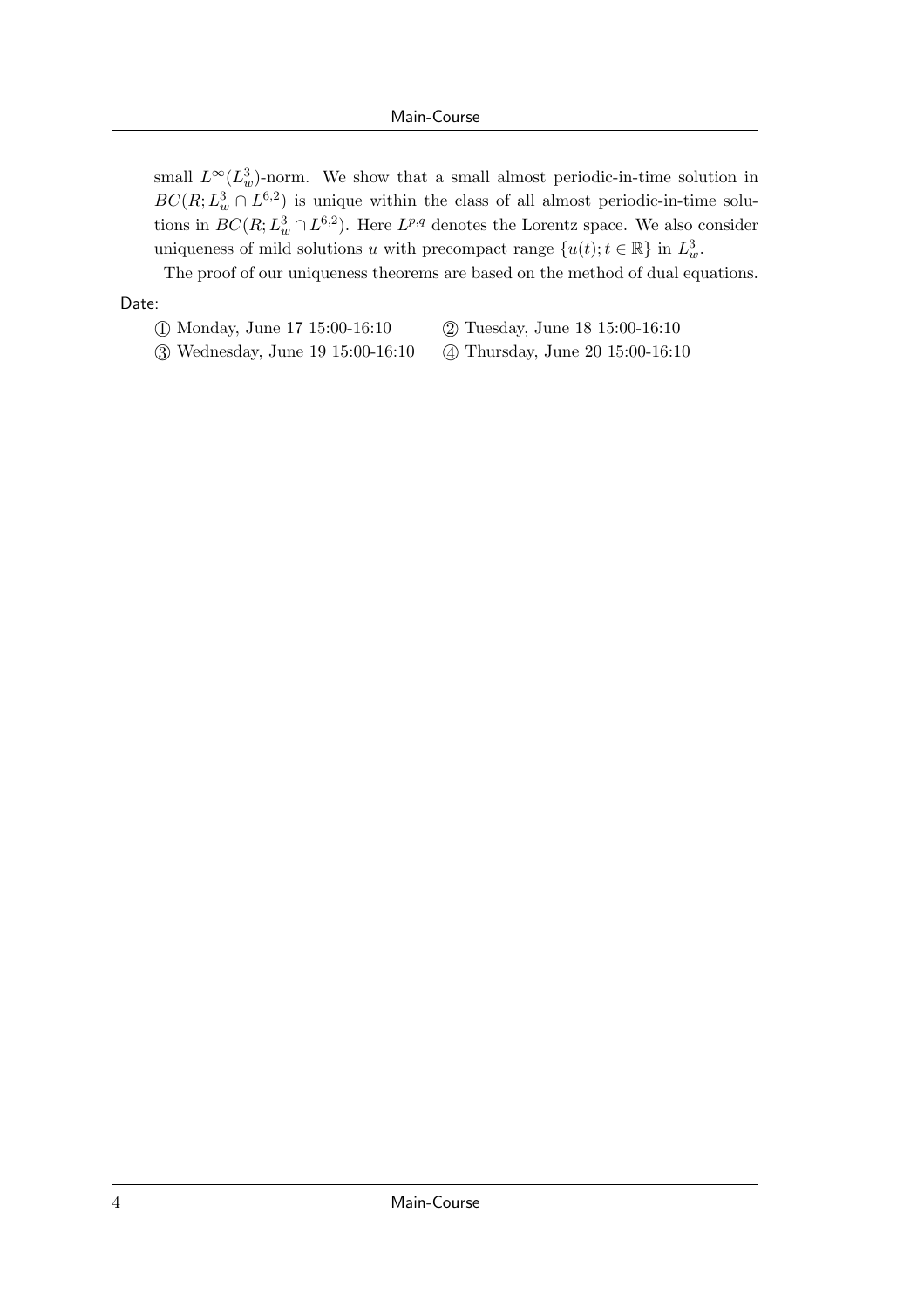### 30 minutes talks

# **Reinhard FARWIG**

### Technical University of Darmstadt, Darmstadt

with Hermann Sohr (Univ. Paderborn) with Werner Varnhorn (Univ. Kassel)

Title:

### **Besov space regularity conditions for weak solutions of the Navier-Stokes equations**

#### Abstract:

Consider a bounded domain  $\Omega \subseteq \mathbb{R}^3$  with smooth boundary, an initial value  $u_0 \in L^2_{\sigma}(\Omega)$ , and a weak solution *u* of the Navier-Stokes system in  $[0, T) \times \Omega$  with vanishing external force. Our aim is to develop regularity conditions for *u* which are based on the Besov space

$$
\mathcal{B}^{q,s}(\Omega) := \left\{ v \in L^2_\sigma(\Omega); \ \|v\|_{\mathcal{B}^{q,s}(\Omega)} = \left( \int_0^\infty \|e^{-\tau A}v\|_q^s \, d\tau \right)^{1/s} < \infty \right\},\
$$

 $2 < s < \infty$ ,  $3 < q < \infty$ ,  $\frac{2}{s} + \frac{3}{q} = 1$ , where *A* means the Stokes operator.  $\mathcal{B}^{q,s}(\Omega)$  has been introduced in [1,2] concerning regularity properties for *u*; it coincides with the well known Besov space  $\mathbb{B}_{q,s}^{-2/s}(\Omega)$  of solenoidal vector fields in  $B_{q,s}^{-2/s}(\Omega)$ . Further,  $\mathcal{B}^{q,s}(\Omega)$  coincides with the space  $\mathcal{B}^{q,s}_{\delta}$  $\int_{\delta}^{q,s}(\Omega)$  which is obtained replacing  $||v||_{\mathcal{B}^{q,s}(\Omega)}$  by  $||v||_{\mathcal{B}^{q,s}_{\delta}(\Omega)} = \left(\int_0^{\delta} ||e^{-\tau A}v||_q^s d\tau\right)^{1,s}, \delta > 0.$ 

Our results extend regularity properties proved in [1,2]: E.g., the property  $u \in$  $L^{\infty}_{\text{loc}}([0,T); \mathcal{B}^{q,s}(\Omega))$  together with  $\lim_{\delta \to 0}$  $\lim_{\delta \to 0} \|u\|_{L^{\infty}(0,S;B^{q,s}_{\delta}(\Omega))} = 0$  for each  $0 < S < T$ is sufficient for regularity. Further, the property  $u \in C([0,T); \mathcal{B}^{q,s}(\Omega))$  or the property  $u \in L^{\infty}(0,T; \mathcal{B}_{\delta}^{q,s})$  $\binom{q,s}{\delta}$  (*Ω*)) with sufficiently small norm is sufficient.

The weak solution *u* is unique if  $u \in L^{\infty}_{loc}([0, T); \mathcal{B}^{q,s}(\Omega))$  and satisfies the *strong energy inequality* on  $[t_0, T)$  for *each* (!)  $t_0 \in [0, T)$ .

#### References:

- [1] R. Farwig, H. Sohr, W. Varnhorn: *On optimal initial value conditions for local strong solutions of the Navier-Stokes equations.* Ann. Univ. Ferrara **55**, 89–110 (2009)
- [2] R. Farwig, H. Sohr, W. Varnhorn: *Extensions of Serrin's uniqueness and regularity conditions for the Navier-Stokes equations.* J. Math. Fluid Mech. **14**, 529–540 (2012)
- [3] R. Farwig, H. Sohr, W. Varnhorn: *Besov space regularity conditions for weak solutions of the Navier-Stokes equations.* TU Darmstadt, Preprint (2013)

Date:

Wednesday, June 19 16:40-17:10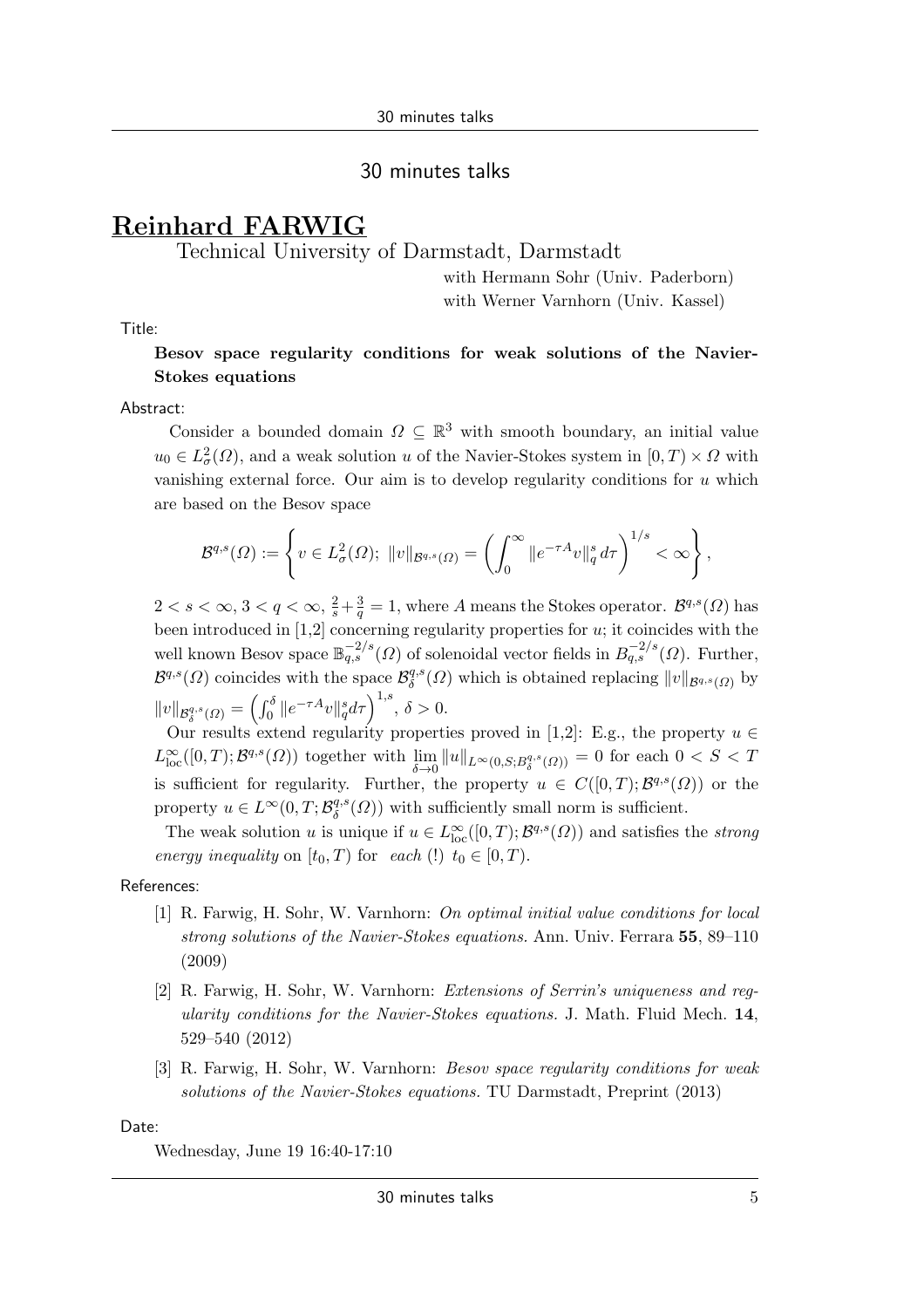# **Matthias GEISSERT**

Technical University of Darmstadt, Darmstadt

with M. Nesensohn (TU Darmstadt) with Y. Shibata (Waseda Univ.)

### Title:

### **On global** *L p* **-solutions for a fluid model of Oldroyd kind**

#### Abstract:

Let  $\Omega \subset \mathbb{R}^n$  be a bounded domain with a sufficiently smooth boundary. We consider the following system describing the flow of a fluid of Oldroyd kind in a bounded domain  $\Omega \subset \mathbb{R}^n$ 

$$
(1) \begin{cases} \rho(\partial_t u + u.\nabla u) - \alpha \Delta u + \nabla \pi = \beta \operatorname{Div} \tau & \text{in } (0, \infty) \times \Omega, \\ \operatorname{div} u = 0 & \text{in } (0, \infty) \times \Omega, \\ \partial_t \tau + u.\nabla \tau + \gamma \tau = \delta E u + g(\nabla u, \tau) & \text{in } (0, \infty) \times \Omega, \\ u = 0 & \text{on } (0, \infty) \times \partial \Omega, \\ u(0) = u_0 & \text{in } \Omega, \\ \tau(0) = \tau_0 & \text{in } \Omega. \end{cases}
$$

Here, the function  $u: [0, \infty) \times \Omega \to \mathbb{R}^n$  is the Eulerian velocity field,  $\pi: [0, \infty) \times \Omega \to$ R is the pressure, and  $\tau$ :  $[0, \infty) \times \Omega \to \mathbb{R}^{n \times n}$  is the elastic part of the stress tensor. The symmetric part of the gradient is denoted by  $Eu = \frac{1}{2}$  $\frac{1}{2}(\nabla u + \nabla u^T)$ . Given are the constants  $\rho, \alpha > 0, \beta, \delta > 0, \gamma \geq 0$  and the function

$$
g(\nabla u, \tau) = \tau W u - W u \tau - a(\tau E u + E u \tau),
$$

where  $a \in [-1, 1]$  and  $Wu = \frac{1}{2}$  $\frac{1}{2}(\nabla u - \nabla u^T)$  denotes the antisymmetric part of the gradient.

We show existence and uniqueness of global strong solutions in the  $L_p$ -setting for small initial values  $u_0 \in B_{q,p}^{2-2/p}(\Omega)$  and  $\tau_0 \in H_q^1(\Omega)$ , where  $1 < p, q < \infty$  satisfy  $q > n$  and  $\frac{1}{p} + \frac{n}{2q} < 1$ . In the case  $\gamma > 0$  we show that the solution converges exponentially fast to zero. This is not the case for  $\gamma = 0$ , since system (1) has non-trivial solutions. But we can show that even in this case the solution converges to some equilibrium of (1).

To prove our main result, we transform (1) to Lagrangian coordinates and discuss the *Oldroyd operator*

$$
\mathcal{A}_{\gamma} = \begin{pmatrix} \alpha \rho^{-1} A_q & -\beta \rho^{-1} P_q \operatorname{Div} \\ -\delta E & \gamma \end{pmatrix}
$$

where  $A_q$  denotes the Stokes operator and  $P_q$  the Helmholtz projection. We show that this operator matrix admits maximal  $L_p$ - $L_q$  regularity and that the spectrum of  $A_\gamma$  is mainly determined by  $\gamma$ . More precisely, 0 is in the *resolvent* of  $A_\gamma$  if  $\gamma > 0$ , and 0 is in the spectrum of  $\mathcal{A}_0$  if  $\gamma = 0$ . To prove global existence in the case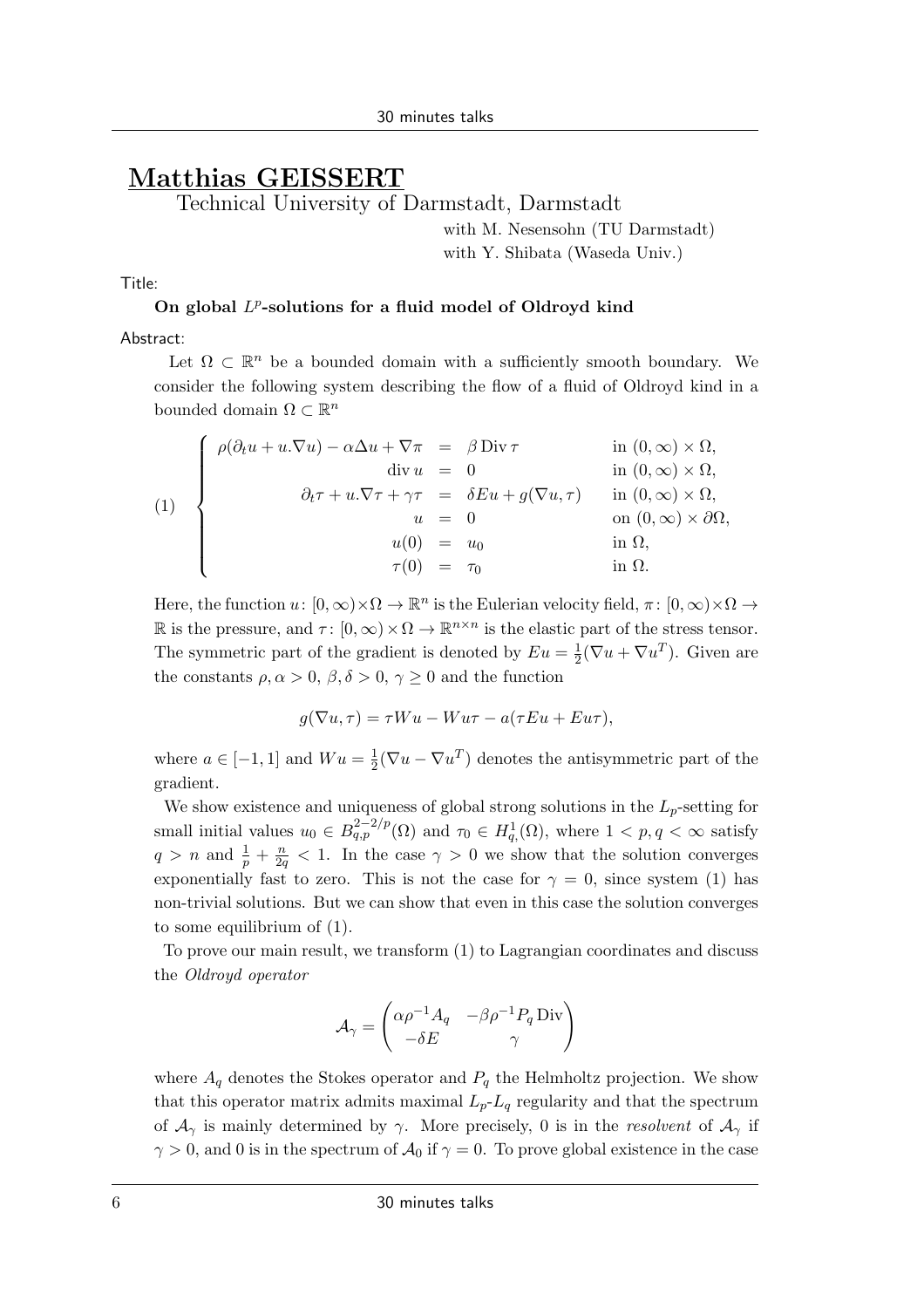$\gamma = 0$ , we improve the linear theory and show a maximal regularity result in spaces of non-decaying functions in time. A fixed point argument will then conclude the proof.

Date:

Wednesday, June 19 12:30-13:00

# **Tatsuo IGUCHI**

Keio University, Yokohama

Title:

### **Solvability of the initial value problem to a model system for water waves**

Abstract:

The water wave problem is mathematically formulated as a free boundary problem for an irrotational flow of an inviscid and incompressible fluid under the gravitational field. The basic equations for water waves are complicated due to the nonlinearity of the equations together with the presence of an unknown free surface. Therefore, until now many approximate equations have been proposed and analyzed to understand natural phenomena for water waves. Famous examples of such approximate equations are the shallow water equations, the Green–Nagdhi equations, Boussinesq type equations, the Korteweg–de Vries equation, the Kadomtsev– Petviashvili equation, the Benjamin–Bona–Mahony equation, the Camassa–Holm equation, the Benjamin–Ono equations, and so on. All of them are derived from the water wave problem under the shallowness assumption of the water waves, which means that the mean depth of the water is sufficiently small compared to the typical wavelength of the water surface.

On the other hand, it is well-known that the water wave problem has a variational structure. In fact, J. C. Luke (1967) gave a Lagrangian in terms of the velocity potential and the surface variation, and showed that the corresponding Euler– Lagrange equations are the basic equations for water waves. M. Isobe (1994) and T. Kakinuma (2000) derived model equations for water waves without any shallowness assumption. The model equations are the Euler–Lagrange equations to an approximated Lagrangian, which is obtained by approximating the velocity potential in Luke's Lagrangian.

In this talk, we consider one of the model equations and report the solvability of the initial value problem. The model are nonlinear dispersive equations and the hypersurface  $t = 0$  is characteristic for the model equations. Therefore, the initial data have to be restricted in an infinite dimensional manifold in order to the existence of the solution, and we show that the manifold is invariant under the time evolution.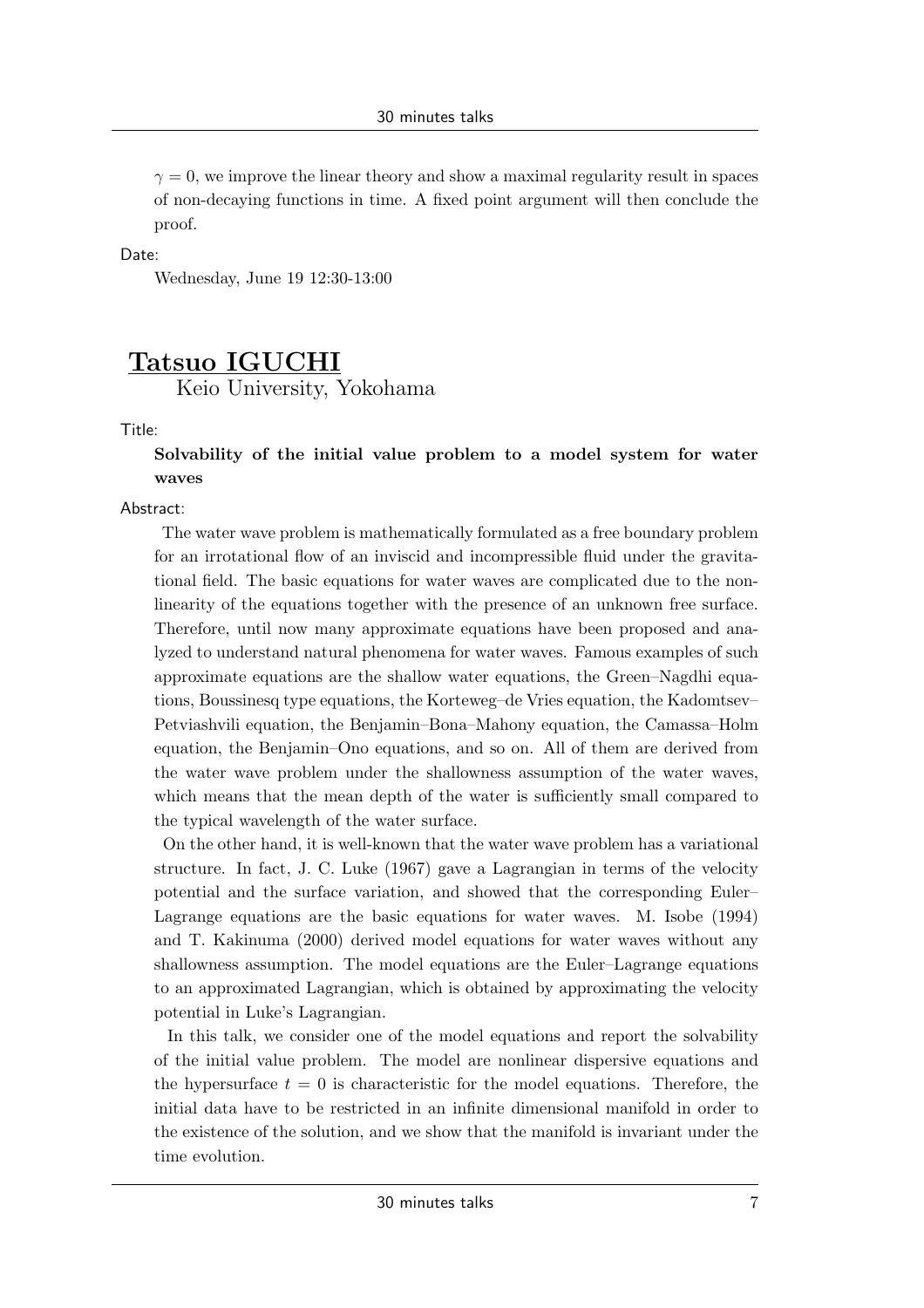This talk is based on the joint research with my former student Yuuta Murakami.

Date:

Monday, June 17 12:30-13:00

# **Hiroya ITO**

The University of Electro-Communications, Tokyo

Title:

### **Some remarks on generalized Korn's inequalities**

Abstract:

Korn's inequality, well-known for its fundamental roll in dealing with various equations appearing in continuum mechanics, asserts that there exists a constant  $C > 0$  such that

$$
\|\varepsilon(u)\|_{L^2(\Omega)}^2 + \|u\|_{L^2(\Omega)}^2 \ge C \| \nabla u \|_{L^2(\Omega)}^2
$$

for all  $H^1$  vector fields *u* on a bounded Lipschitz domain  $\Omega$  in  $\mathbb{R}^n$ , where  $\varepsilon(u)$ represents the symmetric part of the gradient *∇u* of *u*. We generalize Korn's inequality by replacing  $\varepsilon(u)$  with a first-order homogeneous partial differential system in general form with constant coefficients for vector-valued functions; generalization yields not only inequalities applicable to continuum mechanics but also those applicable to differential geometry and general relativity. From J. Nečas's work we know some necessary and sufficient conditions (on the coefficients) for such an inequality to hold. The main purpose of this talk is to present a new necessary and sufficient condition, which is in general easier to check than the known conditions. Although the establishment of the new condition is not so easy in the sense that it relies on a certain tool in algebraic geometry, the condition gives us a lot of useful information about what are vague in Nečas's argument.

Date:

Thursday, June 20 12:30-13:00

# **Tsukasa IWABUCHI**

Chuo University, Tokyo

### Title:

**Global solutions for the Navier-Stokes equations in the rotational framework**

### Abstract:

We consider the Cauchy problems for the Navier-Stokes equations with the Coriolis force in the homogeneous Sobolev spaces  $\dot{H}^s(\mathbb{R}^3)$  and show the existence of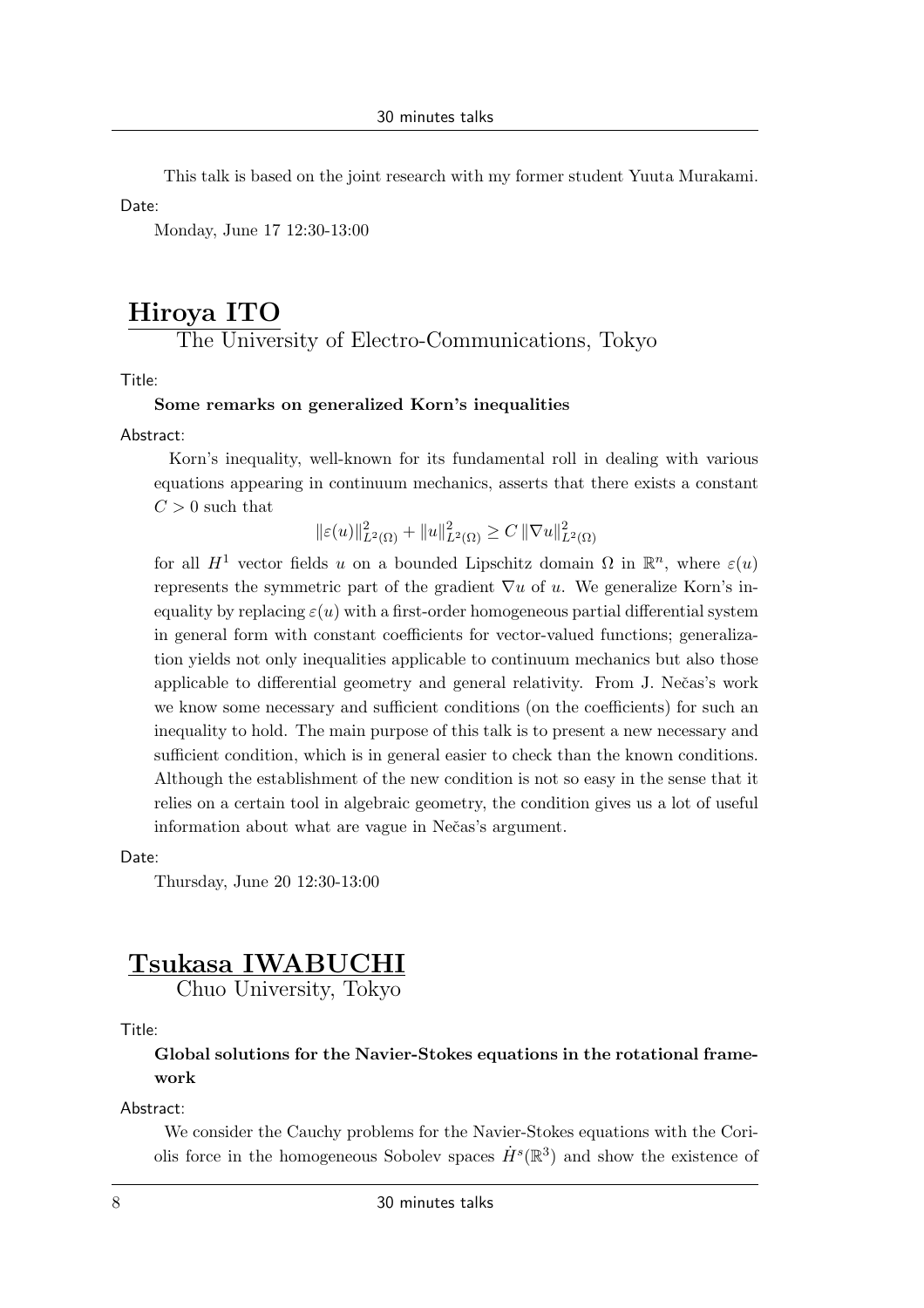unique global solutions. Without the Coriolis force, it is known that the unique global solutions are obtained if the initial data is sufficiently small in the Sobolev space  $\dot{H}^{\frac{1}{2}}(\mathbb{R}^3)$ . The regularity index 1/2 is scaling critical case from the view point of scaling invariant property for the Navier-Stokes equations without the Coriolis force. In this talk, the unique global solutions are obtained for large initial data if the speed of rotation is sufficiently large. In particular, we show the sufficient condition for the existence of global solutions by the use of the norm of initial data in  $\dot{H}^s(\mathbb{R}^3)$  and the speed of the rotation in the case  $s > 1/2$ . In the case  $s = 1/2$ , the sufficient condition is not characterized by the norm of initial data but is given by the precompact sets of  $\dot{H}^{\frac{1}{2}}(\mathbb{R}^3)$ .

#### Date:

Monday, June 17 16:40-17:10

# **Teppei KOBAYASHI**

Meiji University, Tokyo

Title:

#### **Jeffery-Hamel's flows in the plane**

Abstract:

Jeffery-Hamel's flow is an exact solution of the Navier-Stokes equations in a domain between two inclined lines. L. Rosenhead [1] treated such a problem. The solutions are given in the Jacobian elliptic functions and the behavior of the solutions is investigated.

In this talk, it is shown that in the domain there exists a solution of the Navier-Stokes equations applying the relation between the flux constant and the amplitude of the two lines.

References:

[1] L. Rosenhead, *The steady two-dimensional radial flow of viscous fluid between two inclined plane walls*, Proc. R. Soc. Lond. A, **175** (1940), 436-467.

Date:

Tuesday, June 18 12:30-13:00

# **Tohru OZAWA**

Waseda University, Tokyo

with Shuji Machihara (Saitama Univ.) with Hidemitsu Wadade (Gifu Univ.)

Title:

**Hardy type inequalities on balls**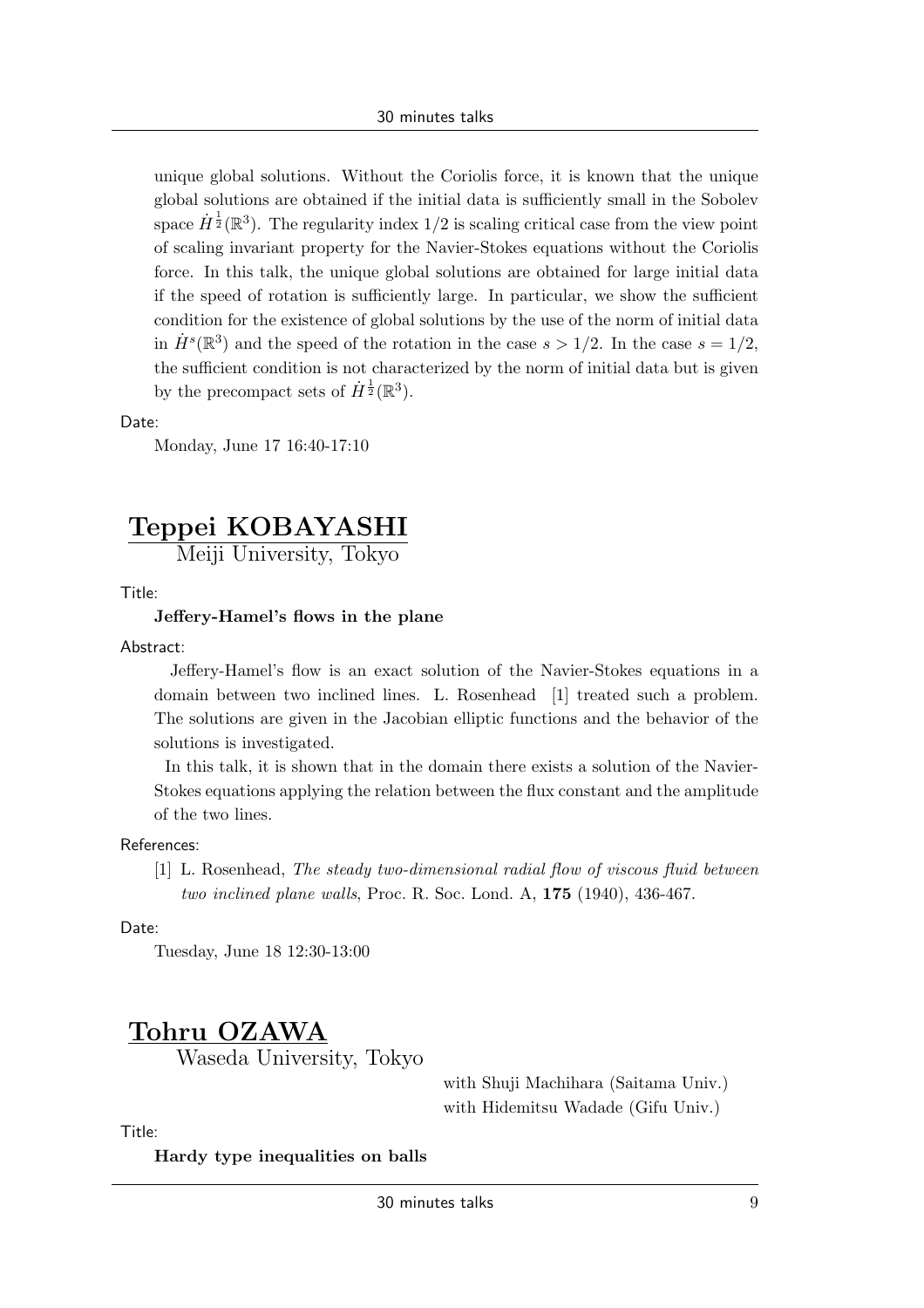Abstract:

This talk is based on my recent joint-work with Shuji Machihara and Hidemitsu Wadade. We revisit the Hardy inequalities on balls with radius *R* at the origin in  $\mathbb{R}^n$  with  $n \geq 2$ . We describe how the behavior of functions on the boundary affects the Hardy type inequalities. A special attention is paid on the case  $n = 2$ with logarithmic correction.

#### References:

- [1] O. A. Ladyzhenskaya, *The mathematical theory of viscous incompressible flow, Second English edition, revised and enlarged. Translated from the Russian by Richard A. Silverman and John Chu. Mathematics and its Applications, Vol. 2* , Gordon and Breach, Science Publishers, New York-London-Paris, (1969).
- [2] J. Leray, *Etude de diverses équations integrales non linéaires et de quelques probl`emes que pose l'hydrodynamique*, J. Math. Pures Appl. **12** (1933), 1–82.
- [3] S. Machihara, T. Ozawa and H. Wadade, *Hardy type inequalities on balls*, Tohoku Math. J. (in press)

#### Date:

Tuesday, June 18 16:40-17:10

# **Erika USHIKOSHI**

Tamagawa University, Tokyo

Title:

### **New approach to the Hadamard variational formula for the Green function of the Stokes equations**

### Abstract:

We consider the stationary Stokes equations in the bounded domain  $\Omega \subset \mathbb{R}^d$ . The purpose of this talk is to give a new proof of the first variation of the Hadamard variational formula for the velocity and the pressure, and establish the second variation for them. More precisely, for every  $\varepsilon > 0$ , we define a family  $\{\Omega_{\varepsilon}\}_{{\varepsilon}>0}$ of perturbed domains defined by  $\overline{\Omega}_{\varepsilon} = \Phi_{\varepsilon}(\Omega)$  with vol. $\Omega_{\varepsilon} = \text{vol}.\Omega$ , where  $\Phi_{\varepsilon}$  is the volume preserving diffeomorphism from the domain  $\overline{\Omega}$  to  $\overline{\Omega}_{\varepsilon}$ . We consider the Green function of the Stokes equations which satisfy

$$
\begin{cases} \Delta_x \mathbf{G}_{\varepsilon,n}(x,y) - \nabla_x R_{\varepsilon,n}(x,y) = e_n \delta(x-y), & (x,y) \in \Omega_{\varepsilon} \times \Omega_{\varepsilon}, \\ \operatorname{div} \mathbf{G}_{\varepsilon,n}(x,y) = 0, & (x,y) \in \Omega_{\varepsilon} \times \Omega_{\varepsilon}, \\ \mathbf{G}_{\varepsilon,n}(x,y) = 0, & x \in \partial \Omega_{\varepsilon}, y \in \Omega_{\varepsilon} \end{cases}
$$

for  $n = 1, \dots, d$ , where  $G_{\varepsilon,n}(x, y) = \{G_{\varepsilon,n}(x, y)\}_{i,n=1,\dots,d}$  is the Green matrix for the velocity,  $R_{\varepsilon,n}(x,y) = \{R_{\varepsilon,n}(x,y)\}_{n=1,\cdots,d}$  is the Green function for the pressure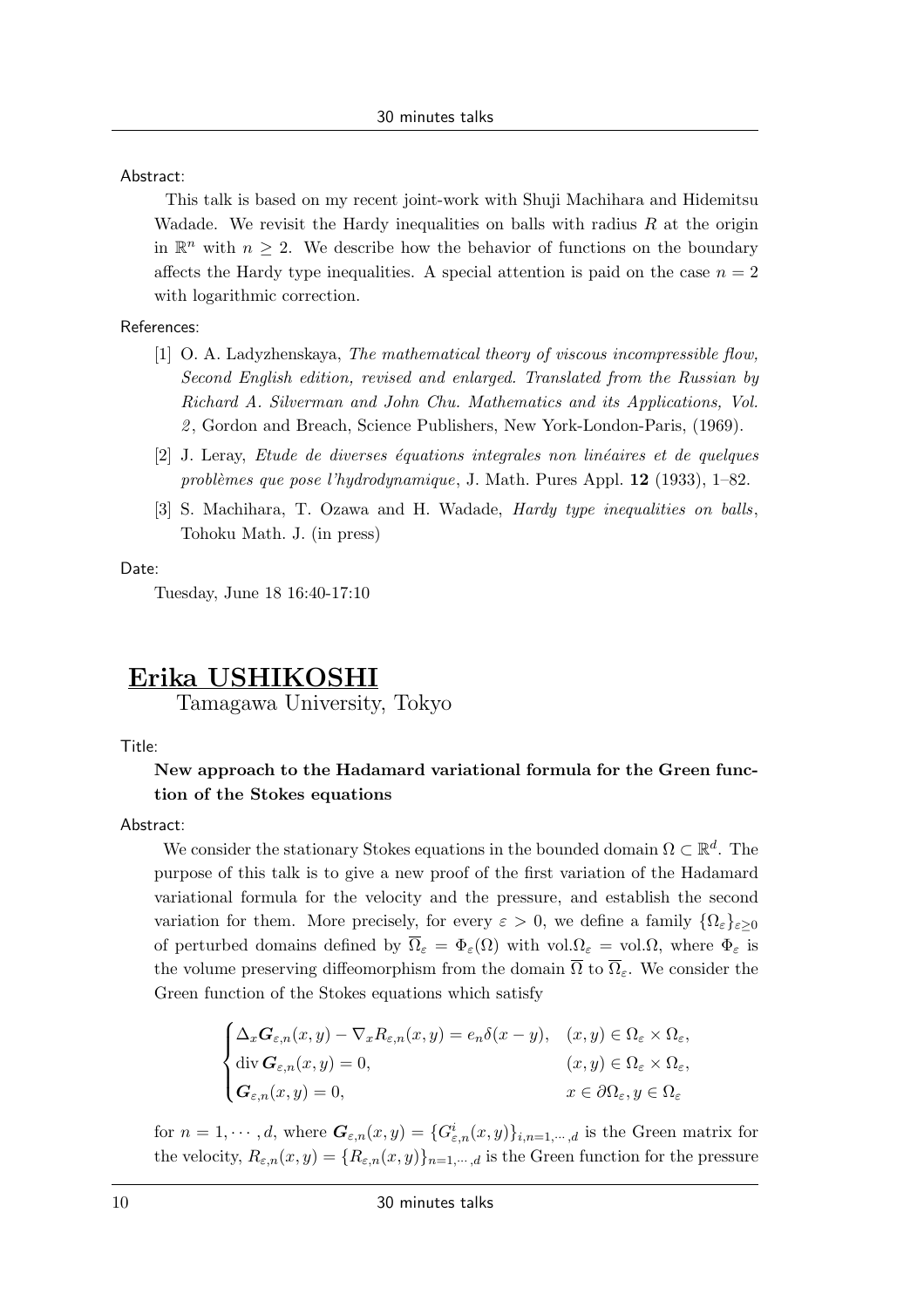and  $\{e_n\}_{n=1,\dots,d}$  denotes a canonical basis in  $\mathbb{R}^d$ . Under the volume preserving perturbation, we give a more refined proof of the the first variation formulas for the  $\text{velocity } \delta \mathbf{G} \text{ and the pressure } \delta R \text{ as } \delta G(x, y) := \lim_{\varepsilon \to 0} \frac{G_{\varepsilon}(x, y) - G(x, y)}{\varepsilon}, \quad \delta R(x, y) :=$  $\lim_{\varepsilon \to 0} \frac{R_{\varepsilon}(x,y) - R(x,y)}{\varepsilon}$ , and we derive the second variation of the Green function for the Stokes equations  $\delta^2 G$  and  $\delta^2 R$  as  $\delta^2 G(y, z) := \lim_{\varepsilon \to 0} \frac{G_{\varepsilon}(y, z) - G(y, z) - \varepsilon \delta G(y, z)}{\varepsilon^2},$  $\delta^2 R(y, z) := \lim_{\varepsilon \to 0} \frac{R_{\varepsilon}(y, z) - R(y, z) - \varepsilon \delta R(y, z)}{\varepsilon^2}$ . Our method gives a new systematic proof of the Hadamard variational formula, which enables us to deal with the higher derivatives with respect to the perturbation of domains.

Date:

Friday, June 20 16:40-17:10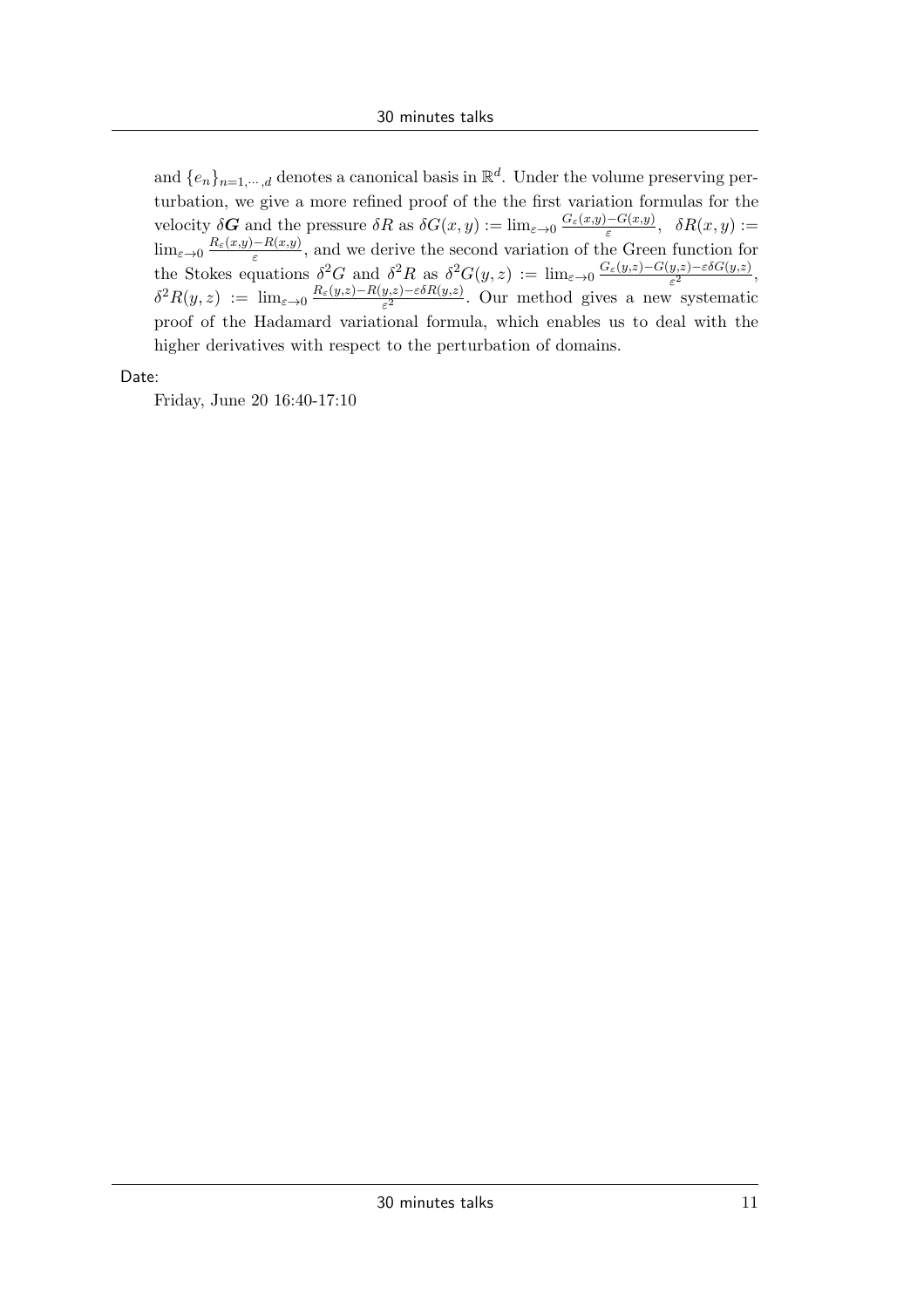### 15 minutes talks

# **Lorenz von BELOW**

Technical University of Darmstadt, Darmstadt

### Title:

### **The spin coating system in the singular limit of vanishing surface tension**

#### Abstract:

In [1] Denk, Geißert, Hieber, Saal, and Sawada studied a model for the spin coating process. The model they proposed is a one-phase free boundary value problem for a Newtonian fluid and it is essentially given by the following set of equations:

$$
\begin{cases}\n\partial_t u + u \cdot \nabla u - \Delta u + \nabla \theta = f, & \text{div } u = 0 \text{ in } \Omega(t) \\
S(u, \theta)\nu - \sigma \kappa \nu = 0 & \text{on } \Gamma_+(t) \\
V = u \cdot \nu & \text{on } \Gamma_+(t) \\
u = 0 & \text{on } \Gamma_-\n\end{cases}
$$
\n(1)\n
$$
u = 0 \text{ on } \Gamma_-\n\begin{cases}\n\alpha(0) = u_0 & \text{in } \Omega(0)\n\end{cases}
$$

for  $t > 0$ , where  $\Omega(t)$  is a moving domain close to an infinite layer  $\mathbb{R}^2 \times (0, h)$ , with fixed lower boundary  $\Gamma_-\$  and moving upper boundary  $\Gamma_+(t)$  parametrised by an unknown function *η*. Here *u* denotes the velocity field,  $\theta$  the pressure,  $\sigma > 0$  the surface tension parameter,  $\kappa$  the mean curvature,  $S(u, \theta)$  the stress tensor and V the velocity of the upper boundary in normal direction.

In this talk we present results concerning the influence of the surface tension parameter  $\sigma$  on solutions of (1) and its linearisation, in particular in the singular limit  $\sigma \to 0$  of vanishing surface tension. Our results rely to a large extent on a careful analysis of an explicit solution formula for the linearised problem.

#### References:

[1] Robert Denk, Matthias Geissert, Matthias Hieber, Jürgen Saal, and Okihiro Sawada. *The spin-coating process: Analysis of the free boundary value problem*. *Communications in Partial Differential Equations*, **36**(7):1145–1192, 2011.

Date:

Monday, June 17 17:30-17:45

# **Hana MIZEROVA**

Johannes Gutenberg University Mainz, Mainz

with Maria Lukacova (Mainz Univ.)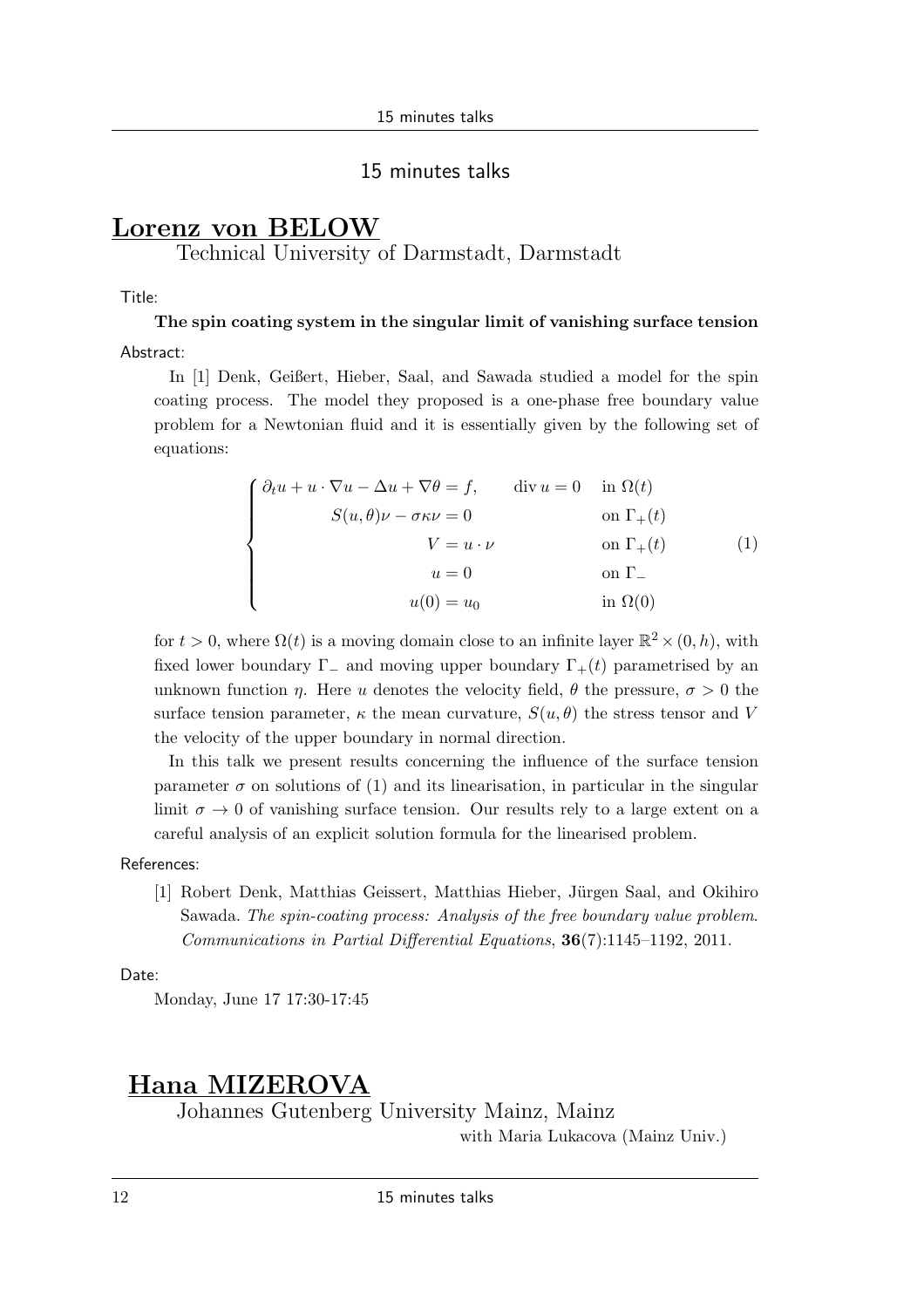Title:

#### **Error estimates for the Peterlin viscoelastic model**

Abstract:

We consider the equation of a motion of an incompressible viscoelastic fluid

$$
\rho \frac{\partial \mathbf{v}}{\partial t} + \rho (\mathbf{v} \cdot \nabla) \mathbf{v} = \eta \Delta \mathbf{v} + \text{div } \mathbf{T} - \nabla p
$$
  
div  $\mathbf{v} = 0$ 

on a bounded smooth domain  $\Omega \subset \mathbb{R}^3$ . The elastic stress tensor **T** can be expressed using the conformation tensor **C** in the following way

$$
\mathbf{T} = \mathrm{tr} \ \mathbf{C}.\mathbf{C},
$$

where **C** is symmetric positive-definite tensor, which satisfies the equation of the form:

$$
\frac{\partial \mathbf{C}}{\partial t} + (\mathbf{v} \cdot \nabla)\mathbf{C} - (\nabla \mathbf{v})\mathbf{C} - \mathbf{C}(\nabla \mathbf{v})^T = \text{tr } \mathbf{C}.\mathbf{I} - (\text{tr } \mathbf{C})^2 \mathbf{C} + \epsilon \Delta \mathbf{C}.
$$

We impose homogenous Dirichlet condition for the velocity  $\mathbf{v} = \mathbf{0}$  and no-flux condition for the conformation tensor  $\frac{\partial \mathbf{C}}{\partial \mathbf{n}} = \mathbf{0}$  on the boundary  $\partial \Omega$ . We consider  $\mathbf{v}_0$  and  $\mathbf{C}_0$  to be the enough smooth initial data.

The existence of the weak solution

$$
\mathbf{v} \in \mathbf{L}^2(0, T; \mathbf{H}^1_{0, div}(\Omega)) \cap \mathbf{L}^{\infty}(0, T; \mathbf{L}^2_{div}(\Omega))
$$
  

$$
\mathbf{C} \in \mathbf{L}^2(0, T; \mathbf{H}^1(\Omega)) \cap \mathbf{L}^{\infty}(0, T; \mathbf{L}^2(\Omega))
$$

is proven using the Galerkin method and the classical energy estimates. Our aim is to analyze the error of a suitable approximation. We use a conforming finite element discretization. For sufficiently smooth solution and its approximation by  $\mathcal{P}^k$  elements we get the order of convergence  $h^k$ , where *h* is a mesh size.

Date:

Tuesday, June 18 17:30-17:45

# **Miho MURATA**

Waseda University, Tokyo

Title:

**On the sectorial** *R***-boundedness of the Stokes operator for the compressible viscous fluid flow and its application**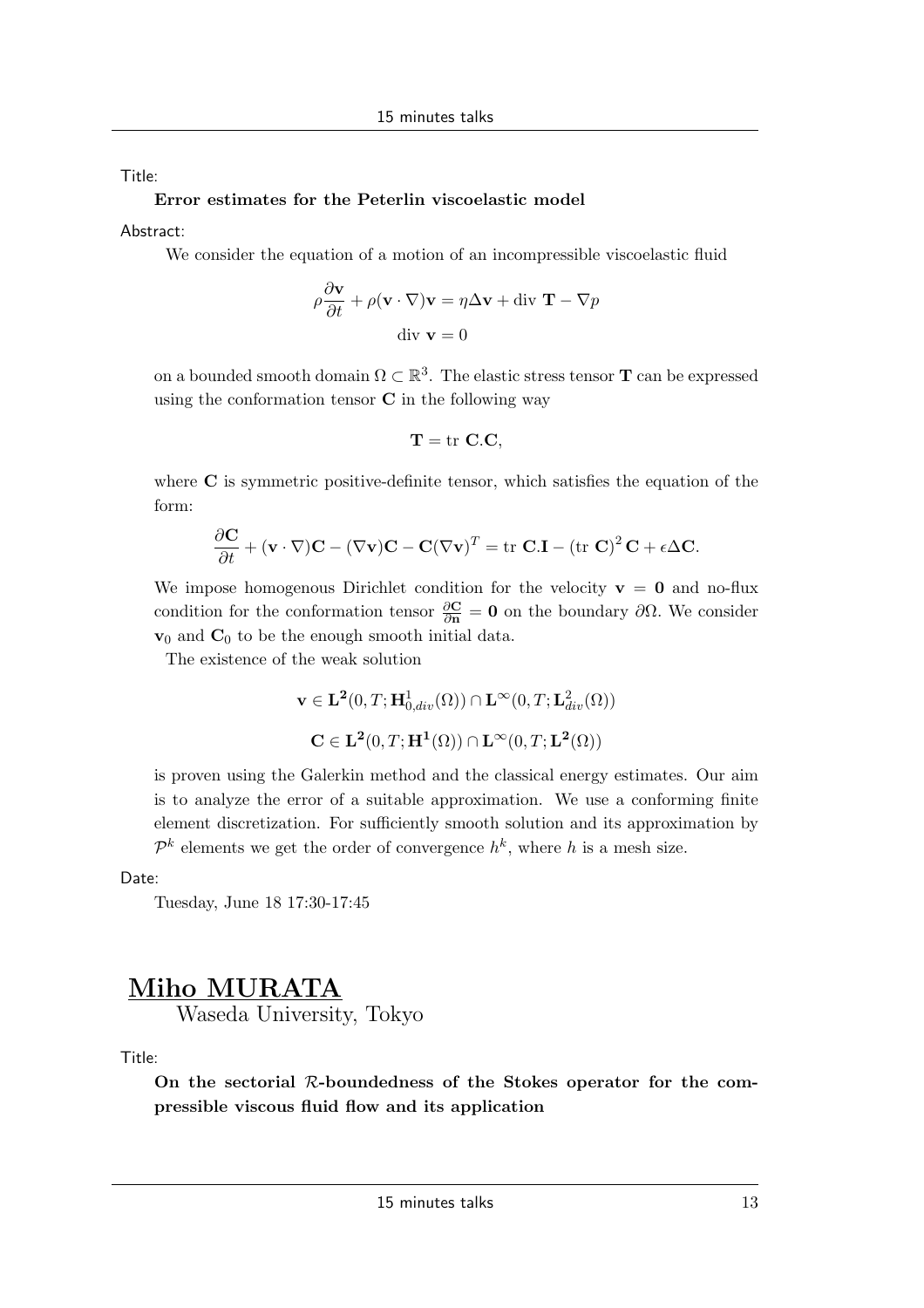Abstract:

We consider the initial boundary value problem of the Stokes equations for the compressible viscous fluid flow with slip boundary condition in a bounded domain. In order to consider a global in time unique existence theorem for a nonlinear problem with some initial data close to a constant state in a bounded domain, the exponential stability of solutions to the Stokes equations is required. In this talk, we prove the exponential stability employing the sectorial *R*-boundedness of the Stokes operator and a homotopic argument.

Date:

Wednesday, June 19 18:10-18:25

# **Moritz REINHARD**

Technical University of Darmstadt, Darmstadt

Title:

#### **Water entry of a flat elastic plate at high horizontal speed**

Abstract:

Interactions of elastic structures with the fluid flow are difficult to compute since the elastic deformations of the body are coupled with the hydrodynamic forces. In problems where a body with small deadrise angle impacts onto an undisturbed water surface of infinite depth, hydroelastic effects can be accounted for using an asymptotic hydrodynamic model. In the asymptotic hydrodynamic model? where the fluid is supposed to be inviscid and incompressible ? the boundary conditions on the free surface and on the wetted part of the body are linearised and imposed on the initial equilibrium position of the liquid surface. The positions of the fluid spray-root regions are determined by Wagner's condition. In this talk we consider the problem where an inclined two-dimensional elastic plate enters a water surface at high horizontal speed. Newton's second law and Euler's beam equation subject to free-free boundary conditions govern both the rigid an elastic motions of the plate. The analysis is based on the normal-mode method.

We show that hydrodynamic pressures below atmospheric value can be found in the contact region for the rigid-plate impact. However, elastic vibrations of the plate lead to significant lower pressures. We conclude that elasticity of the plate may promote cavitation of the fluid, and the detachment of the fluid from the solid surface in the low-pressure regions during the early stage of impact.

Date:

Monday, June 17 17:50-18:05

# **Hirokazu SAITO**

Waseda University, Tokyo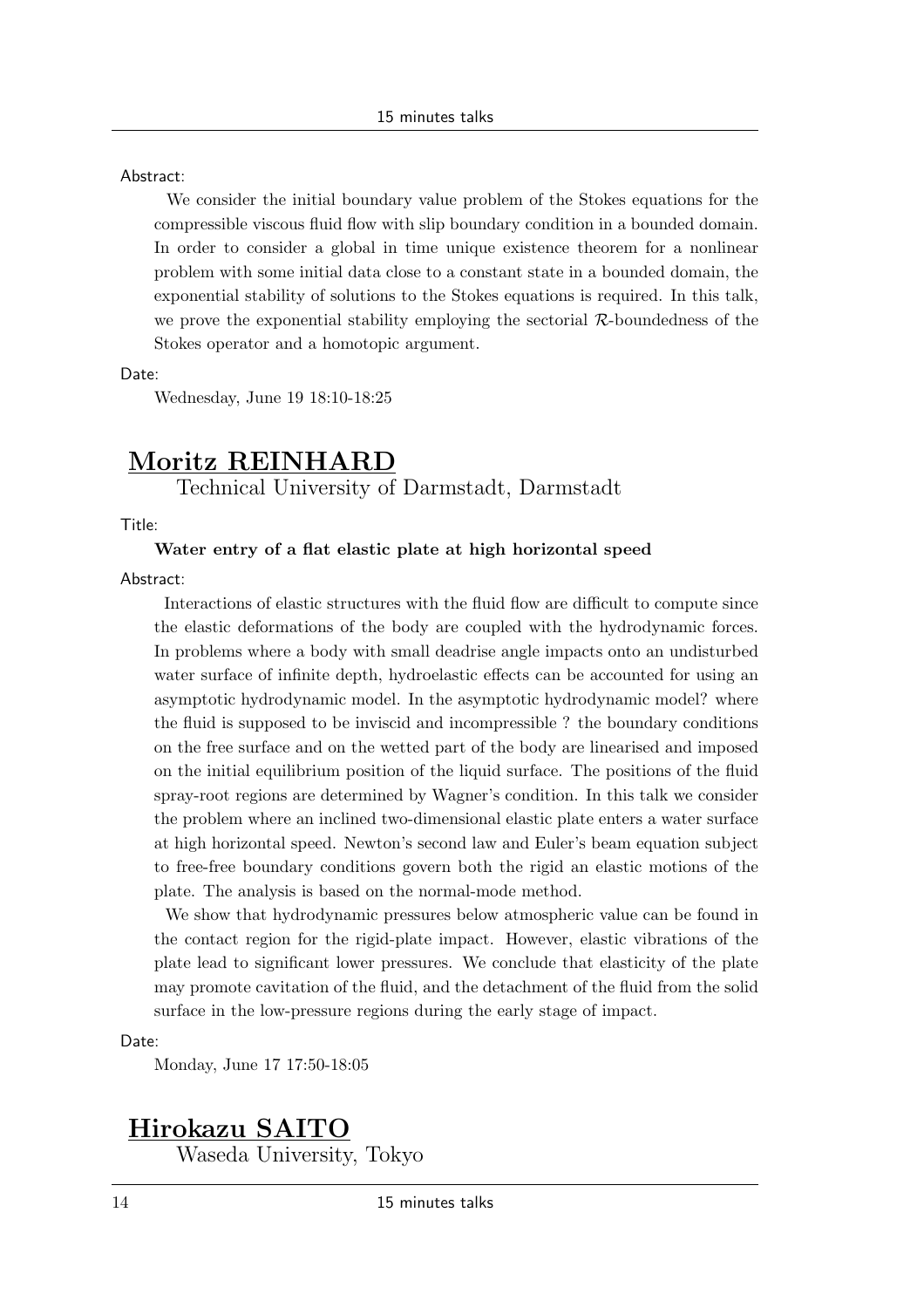### Title:

## **On some decay properties of solutions for the Stokes problem with surface tension**

### Abstract:

In this talk, we would like to consider decay properties of solutions for the Stokes problem which comes from a free boundary value problem in the half space. We divide the solution into three parts that is the low, middle and high frequency part in the Fourier space. The analysis of the low frequency part is the most important because the Lopatinski diterminant has roots which converge into the origin. We, therefore, concentrate the analysis of the low frequency part in this talk.

### Date:

Monday, June 17 18:10-18:25

# **Jonas SAUER**

Technical University of Darmstadt, Darmstadt

Title:

### **Navier-Stokes Flow in Infinite Cylinders with Non-Constant Cross Section**

### Abstract:

We investigate maximal regularity in  $L<sup>q</sup>$ -spaces of the Stokes operator in infinite cylindrical domains of non-constant cross-section. Based on results by Farwig and Ri  $[1, 2]$  for the straight cylinder with bounded cross-section of class  $C^{1,1}$  we obtain corresponding resolvent estimates also in the case of perturbed cylinders, given usual smallness assumptions on the perturbation. The calculations are carried out in cylindrical coordinates in order to describe the cross-sections in terms of the azimuthal angle and the height of the cylinder. Since there are resolvent estimates available in  $L<sup>q</sup>$ -spaces even for non-homogeneous divergence, these estimates carry over to the perturbed cylindrical domains by classical perturbation arguments. Finally, we establish a bounded  $H^{\infty}$ -calculus in  $L^q_{\sigma}$  by a general result for the shifted Stokes operator  $A_q + c$ ,  $c > 0$ , due to Abels [3], implying in particular maximal regularity.

References:

- [1] *Farwig, R. and Ri, M.-H.*: The resolvent problem and  $H^{\infty}$ -calculus of the Stokes operator in unbounded cylinders with several exits to infinity. *J. Evol. Equ.*, **7**(3) (2007), 497–528.
- [2] *Farwig, R. and Ri, M.-H.*: Stokes resolvent systems in an infinite cylinder. *Math. Nachr.*, **280**(9-10) (2008), 1061–1082.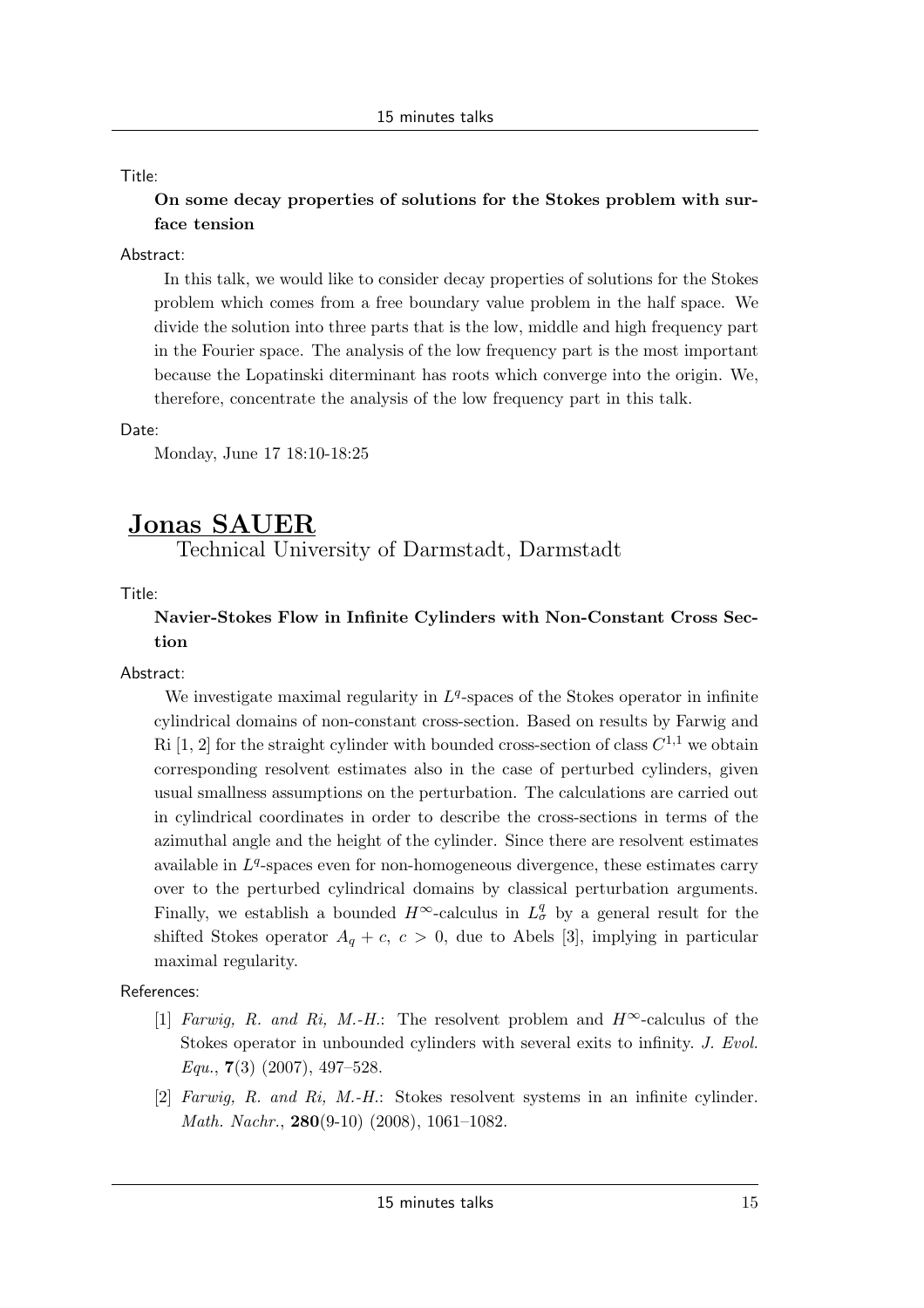[3] *Abels, H.*: Bounded imaginary powers and *H∞*-calculus of the Stokes operator in unbounded domains. In: *Nonlinear elliptic and parabolic problems*. Progress in Nonlinear Differential Equations and Their Applications, *Birkhäuser*, **64**  $(2005), 1-15.$ 

#### Date:

Wednesday, June 19 17:30-17:45

# **Katharina SCHADE** Technical University of Darmstadt, Darmstadt

Title:

#### *Lp***-theory for nematic liquid crystal systems**

Abstract:

Liquid crystals are matter in a state between liquid and solid. They flow like a liquid, but their molecular structure is similar to that of a solid crystal. In the most common nematic phase, molecules possess an orientation but no positional order. As such, the Ericksen-Leslie model describes the flow of nematic liquid crystals with Navier-Stokes equations coupled with a diffusion equation governing the behaviour of the direction field, see [2].

We consider a simplified Ericksen-Leslie model going back to Lin and Liu in 1995 [3]. We are able to treat the problem in a quasilinear setting, which has not been considered before. We show the local existence of strong solutions using a variant of Clément-Li together with well-known maximal  $L_p$ -regularity results. We also investigate stability of equilibria with the generalized principle of linearized stability. We obtain global existence of strong solutions which are eventually bounded on their maximal interval of existence by exploiting the Lyapunov-properties of the system's energy. Furthermore, we obtain real-analyticity of the solution using Angenent's trick.

We give an outlook to a temperature-dependent extension of this model which satisfies the first and second law of thermodynamics.

#### References:

- [1] M. Hieber, M. Nesensohn, J. Pr¨uss and K. Schade, *Dynamics of Nematic Liquid Crystals: The Quasilinear Approach*, submitted.
- [2] F.M. Leslie, *Some constitutive equations for liquid crystals*, Arch. Rational Mech. Anal. **28**(1968), 265–283.
- [3] F.H. Lin and C. Liu, *Nonparabolic dissipative systems modeling the flow of liquid crystals*, Comm. Pure Appl. Math. **48**(1995), 501–537.

#### Date:

Wednesday, June 19 17:50-18:05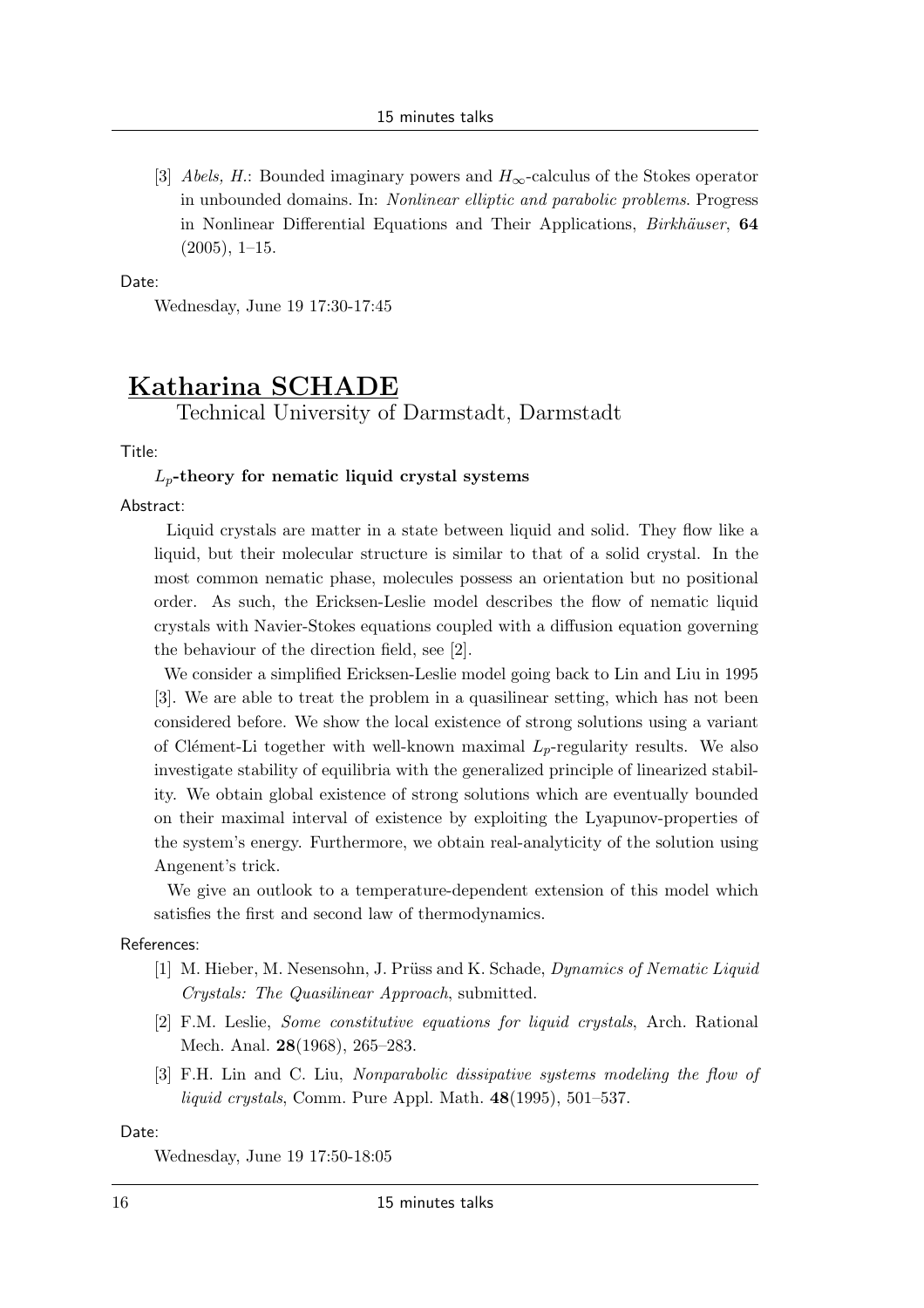# **Bangwei SHE**

Johannes Gutenberg University Mainz, Mainz

### Title:

### **Numerical tests on some viscoelastic flows**

### Abstract:

We presented a new combined finite volume and finite difference method for the viscoelastic flow. The high Weissenberg number problem is overcome by using the log-conformation representation. However, the convergence is still an open problem. As a complementary approach we use the kinetic theory to approximate complex viscoelastic stress tensor. The corresponding micro-model based on the Fokker-Plank equation is studied. We present a new multiscale method and illustrate flow behaviour through a series of numerical results.

### Date:

Tuesday, June 18 17:50-18:05